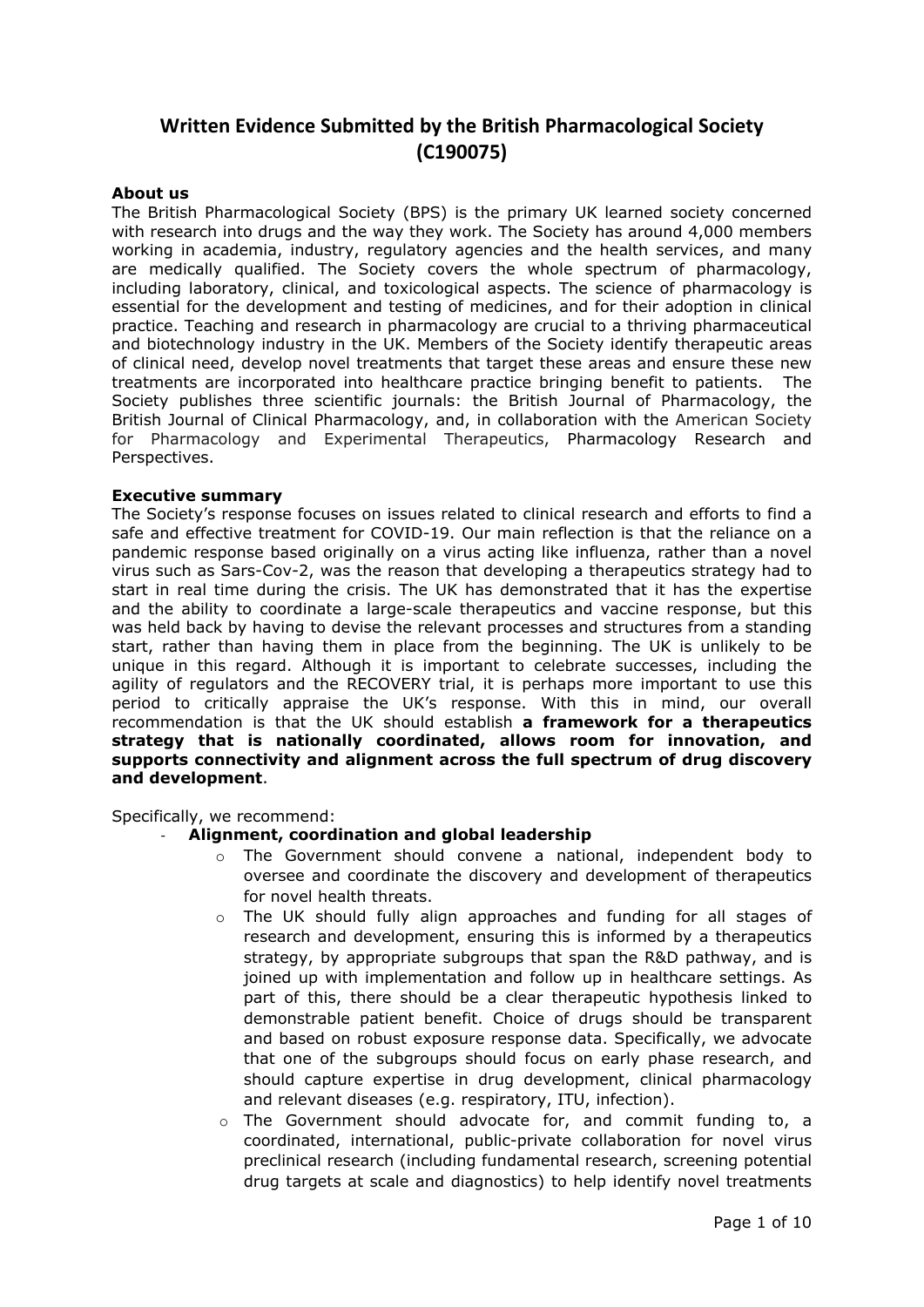for COVID-19. This will lay the infrastructure that will help the global community be more prepared for future viral pandemics.

- $\circ$  The Government should commit UK leadership, expertise and funding to global structures in order to support development of a robust international therapeutics strategy. This would provide the opportunity to address global health threats, without the duplication of effort that is a feature of the current response.
- $\circ$  The UK response should be reviewed with the intention of capturing and integrating innovations and improvements to processes made during this time, for the benefit of patients and to improve the UK's competitiveness.

# - **Prioritising investment in the NHS**

- o The NHS People Plan 2020-21 draws on the lessons of COVID-19, highlighting the contribution of NHS people to research and the RECOVERY trial's successes. Future iterations should deepen commitments to enhancing research in the NHS.
- o A joint NHS-Life Sciences Steering Group should be set up to support and encourage connectivity and training across the NHS, academia, biopharmaceutical industry and regulators.
- o The NHS should include medicines specialists (such as clinical pharmacologists) in multi-professional teams to aid rational medicines use, to prevent inappropriate polypharmacy and to further inform research efforts (e.g. into the long-term consequences of COVID-19).

# - **Coordinated communication**

- o The UK should use the opportunity of increased awareness of research to enhance interest and engagement in science within formal and informal learning settings to enhance future capacity and capability in scientific research and innovation.
- o A coordinated therapeutics strategy needs an accompanying communications strategy to help patients and publics engage with the 'big picture', particularly regarding the implications of emerging research.

The Society's submission covers answers to questions 2, 3 and 6.

# **2. The capacity and capability of the UK research base in providing a response to the outbreak, in terms of:**

## **The development and testing of therapeutics**

2.1 The UK was able to rapidly set up a therapeutics taskforce, clinical trial platforms (e.g. RECOVERY and ACCORD-2), rapid response funding calls, and efforts by regulators and the Health Research Authority to safely expedite trials. The efficacy of dexamethasone, a treatment proven for severe COVID-19, was demonstrated through the UK RECOVERY trial. This trial also demonstrated that both Lopinavir-Ritonavir and hydroxychloroquine did not have any beneficial effects; this was just as important in terms of stopping therapies which do not work, and given the platform design<sup>1</sup>, also reinforced the efficacy of dexamethasone. Further, the promising treatment SNG001<sup>2</sup> (inhaled interferon-β) was developed by Synairgen, a UK company founded by academics from the University of Southampton, who continue to play an active role. The trial was conducted as a collaboration between Synairgen, researchers at the University of Southampton, University Hospital Southampton NHS Foundation Trust, and research teams across the NIHR network with support from UK regulatory bodies. This example of academic contribution - to discovery, to the UK economy through the founding of a spinout company, and to patients through collaboration with the NHS demonstrates the uniqueness of the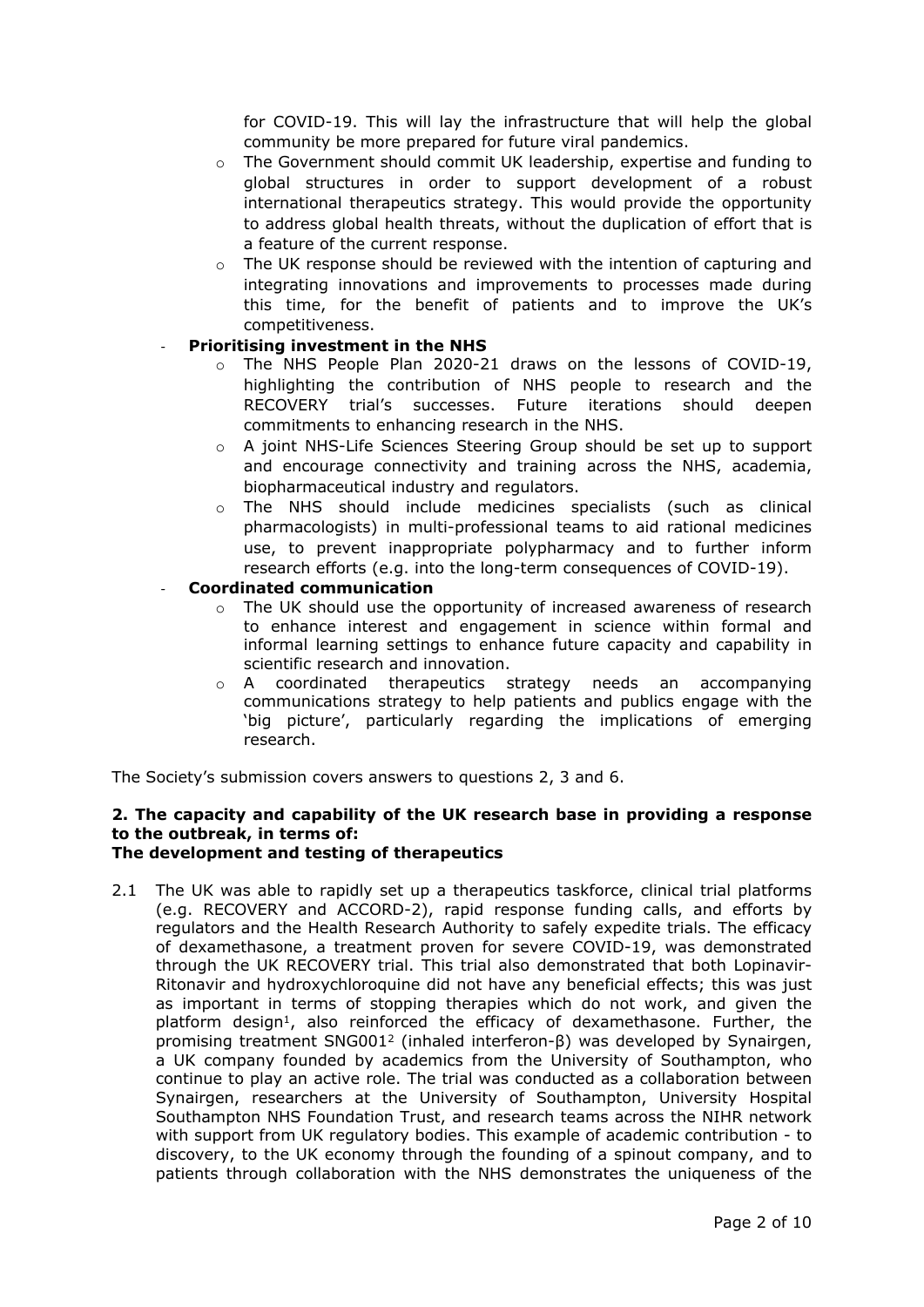UK environment. The UK life sciences and clinical research base is globally recognised, and it is evident that the UK has the necessary expertise to play a leading role in the response to a health crisis such as COVID-19. COVID-19 has clearly had a considerable impact on the UK economy, but the value of having a strong life sciences sector integrated with the NHS has been clearly demonstrated as part of the UK's response to the pandemic. This supports continued investment in UK R&D in line with previous commitments to invest 2.4% of GDP in UK R&D by 2027, with a longer-term goal of 3%.

- 2.2 However, the therapeutics strategy for COVID-19, drawn from the UK's 2016 pandemic preparedness exercise<sup>3</sup> 'Cygnus', appears to have initially relied on stockpiling oseltamivir (Tamiflu) and zanamivir (Relenza), two antiviral neuraminidase inhibitors. The redacted operation report notes that there were sufficient stocks of these drugs to provide treatment for 50% of the population. This strategy was carried forwards from the 2009 H1N1 pandemic, where an independent review<sup>4</sup> of this strategy stated that "the UK was well prepared to provide antiviral treatment for an influenza pandemic adequately and rapidly. Sufficient antiviral stocks had been procured and adequate plans were in place to ensure that they could be accessed and distributed effectively to the population". However, this strategy was based on a virus acting like influenza rather than a novel virus such as SARS-CoV-2 – and there is evidence that these drugs do not work, even for flu<sup>5</sup>. There does not seem to have been a contingency plan for a novel virus at a national level, and the groups that emerged to coordinate the search for a safe and effective treatment had to evolve from a standing start. The UK is unlikely to be unique in this regard. The UK did have access to the International Severe Acute Respiratory and emerging Infection Consortium (ISARIC), a global federation of clinical research networks, meaning that UK clinical researchers had rapid access to resources and were able to start trials quickly.
- 2.3 On 29 April 2020, the Government announced a new fast-track clinical trials initiative overseen by a new Therapeutics Taskforce: the Accelerating COVID-19 Research & Development platform (ACCORD-2)<sup>6</sup>. This was a collaboration between DHSC and UKRI, supported by NIHR, aiming to accelerate promising candidate drugs through clinical trials. The ACCORD steering group are responsible for reviewing phase 2 data and making recommendations to the Therapeutics Taskforce about which should progress to the phase 3 RECOVERY trial. The RECOVERY trial has won plaudits<sup>7</sup> for its design (the ability to add or subtract drugs from the trial as more data becomes available) and the pace of enrollment – however, it is important to note that ACCORD-2 missed the peak due to the time it took to approve its set up. Had approval been sooner, more drugs may have been able to be tested through RECOVERY. Further, there was still a gap in phase 1 research over the peak, and thus a limited focus on innovative therapies to broaden the pipeline. This phase 1 gap was later filled by the AGILE platform, but there was an unfortunate delay in getting such a platform set up. Despite the successes of RECOVERY, there is an argument that it 'cornered the market' in that the majority of patients were recruited to the trial, leaving very few patients for early phase trials, which ideally should have developed the future pipeline for RECOVERY. It is therefore important that early phase trials, which are smaller and quicker, are set up in parallel and if they provide some indication of efficacy, they can be pulled through into larger phase 3 trials. We need platforms for phase 1, 2 and 3 trials running concurrently so that there is a seamless pathway to test existing re-purposed drugs and new promising candidates.
- 2.4 There was no clear strategy to ensure that preclinical discovery work was commissioned and incorporated into the therapeutic approach. It is appropriate to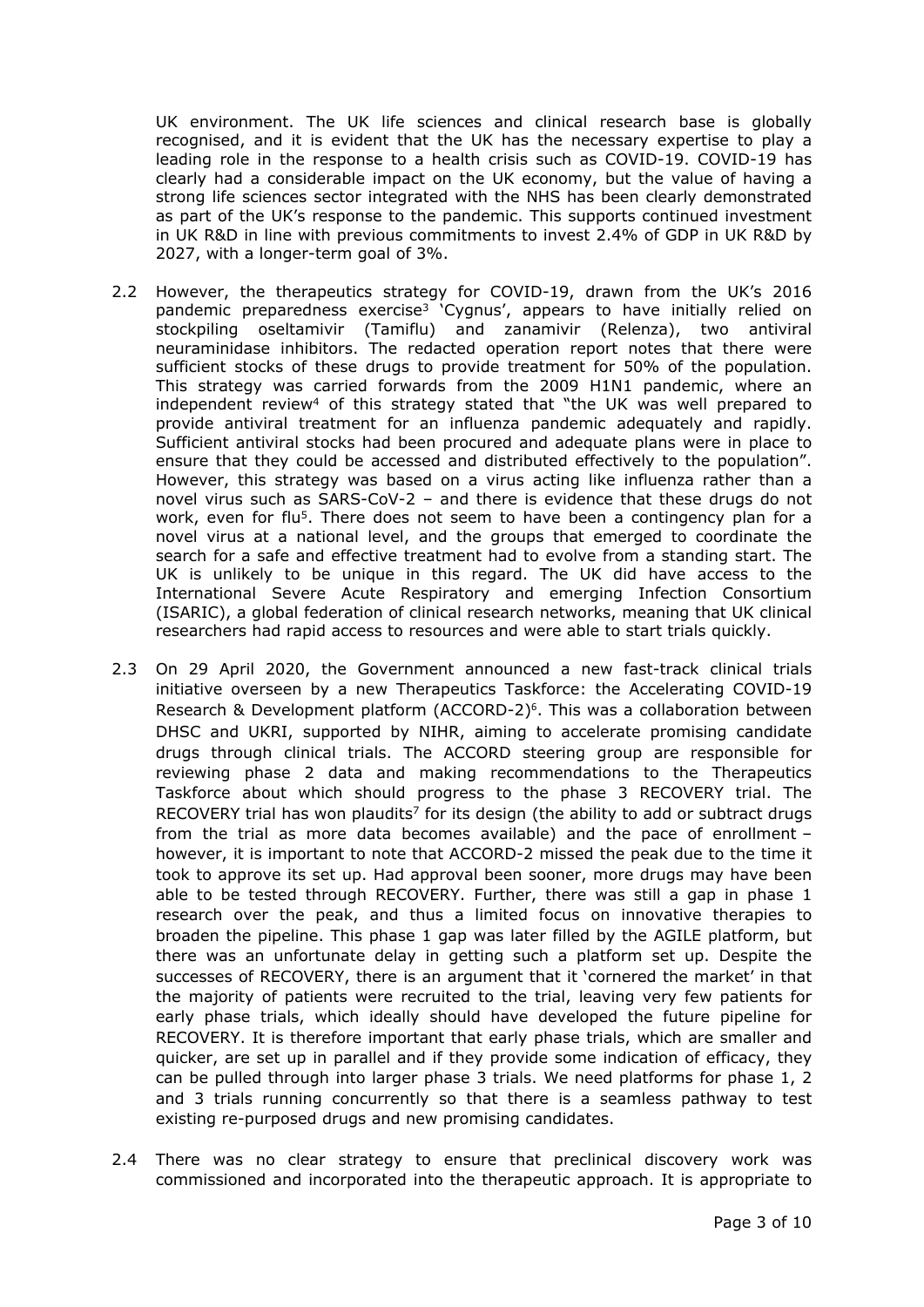focus on repurposed candidates in the short-term because more is known about their safety profile and thus, they are likely to take less time to get to patients. However, preclinical data is important even for repurposing existing drugs – relying on *in vitro* data without evidence of pre-clinical *in vivo* effects can lead to wasted efforts and resource, as has undoubtedly happened with hydroxychloroquine, which has sucked a large proportion of trial patients and resources internationally - and which was linked to serious adverse cardiac events worldwide. A repurposing strategy will also likely only result in partial successes: a novel virus is likely to need a novel treatment. There are likely to be further 'waves' of the COVID-19 pandemic, and there is also significant risk of other viral pandemics in the future. Therefore, a rounded and long-term approach needs to focus on investing in the research and infrastructure needed to identify novel drugs – which includes preclinical drug discovery and fundamental science. Novel chemical entities that are targeted specifically against the Sars-Cov-2 virus are ultimately likely to have the most success<sup>8</sup>, even though their development will take longer. In fact, the ACCORD platform was designed to be from 'bench to bedside' but no funding was committed to a preclinical platform during the first 'wave' so this potential was not realised.

- 2.5 Coordinated screening of such targets is needed to support identification of novel candidate drugs and minimise duplication. The UK has impressive drug-target screening capability in both academic and industrial settings, which could significantly contribute to an international effort.
- 2.6 There are currently no models of disease in animals that capture all the features of COVID-19, and those that exist are only available in a very small number of centres. Animal models must be valid, and they must be used and reported consistently. The Society has supported calls for the research and drug discovery community to work together to agree guidelines for the use of animals to model COVID-19 $9$  - and it is clear that investment in models of severe disease is needed.
- 2.7 There must also be improvements in diagnostic efforts. Having the best information about the virus itself, how it spreads, whether it mutates, why some individuals are asymptomatic and others are more seriously affected is vital in order to determine the most appropriate therapeutic response, which will inevitably not be "one-sizefits-all". Studies into pharmacology and therapeutics will fail if the information on which assays and models are constructed are based on false premises. Further, unlike China, USA and the EU, the UK has a limited diagnostic autopsy service. This type of research helped identify mechanisms of pneumonia associated with COVID-19, clearly identifying the vascular endothelium as the target of the responses to the virus<sup>10</sup>. This helped inform the therapeutic approach, but it is striking that this work had no UK contribution.
- 2.8 It is also important to recognise that clinical experience and research are interdependent. For example, an anticoagulant arm was added to the REMAP-CAP trial to answer urgent questions about the association between COVID-19 and thrombosis. Further, the assessment of the risks of dying from COVID-19 have involved the use of the GP electronic patient record systems with associated research data bases. Researchers working with NHS England provided estimates on the risk factors using 17 million UK patients in the OPEN Safely study and a diagnostic tool for  $GPS<sup>11</sup>$ . A major gap is that there is no 'in hospital' (where most patients die) equivalent to enable us to understand the clinical natural history of inpatients and to capture long-term complications, which are currently not well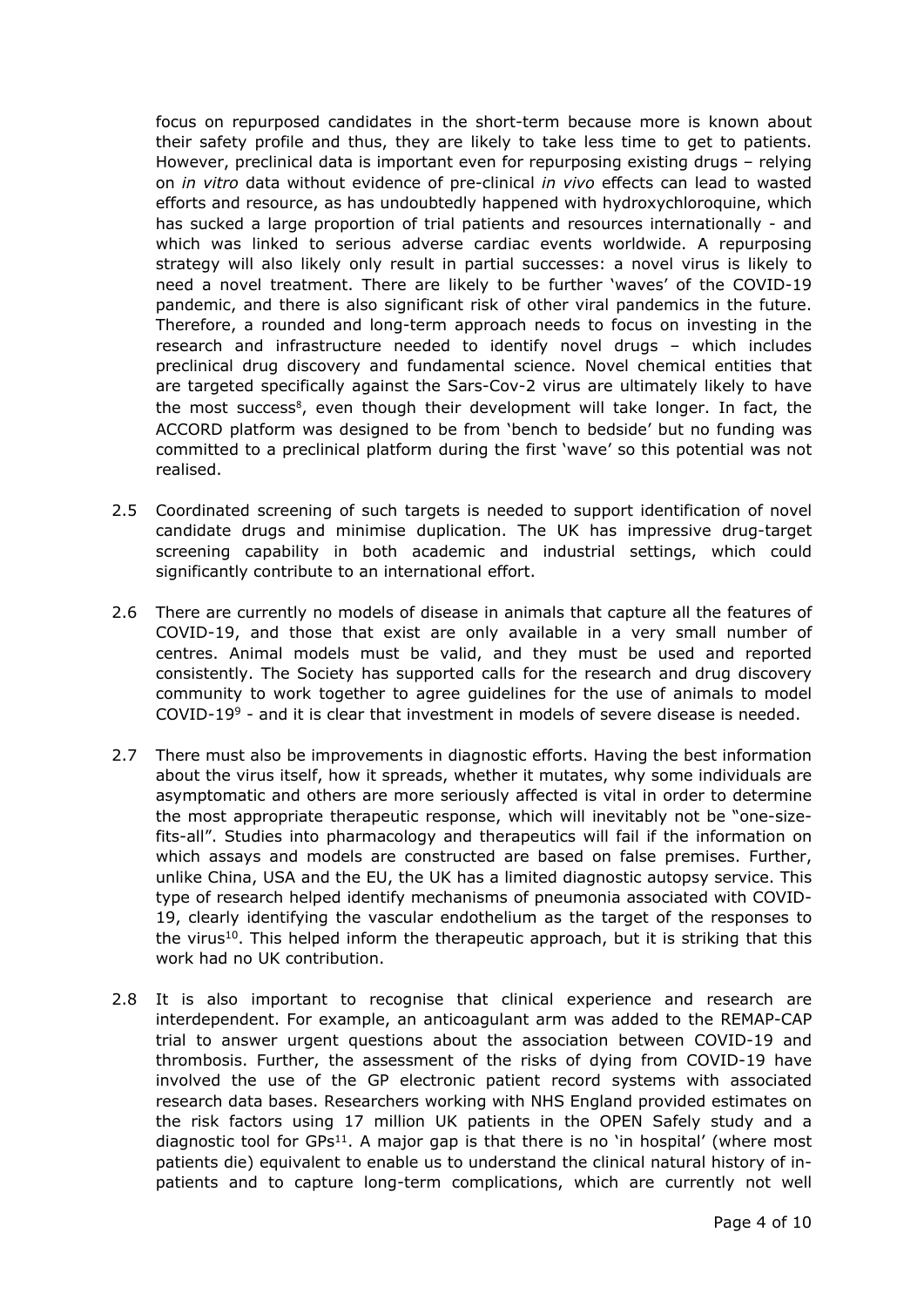understood. It is important to expand the hospital electronic patient record system with some urgency. Therapeutic approaches have the best chance of success when they are effectively connected with the clinic.

- 2.9 The NHS People Plan  $2020-21^{12}$  cites the importance of building on new multiprofessional teams that were developed in response to COVID-19. This should include a pathway to support patients who are recovering from COVID-19, but also be extended to management of long-term conditions. It is important to recognise that individuals affected by COVID-19 are typically older, and that this will add to the burden of multimorbidity. Moreover, the nature of multimorbidity remains unknown, because medium to long-term consequences of infection will only begin to be clinically described with time. It is important to include medicines specialists (such as clinical pharmacologists) in such teams to help aid rational medicines use, but importantly to prevent inappropriate polypharmacy through supporting evidence-based treatments. Clinical pharmacologists also have research training, which can support connectivity between research and the clinic – including support for trial design, particularly for innovative therapies. Over 1.1 billion prescription items are dispensed in the community every year<sup>13</sup>, and the NHS Long-Term Plan recognises the growing challenge of multimorbidity<sup>14</sup> for which prescription of multiple medicines (polypharmacy) is required. Although medicines have many proven benefits, 6.5% of all hospital admissions are caused by adverse drug reactions, and 237 million medication errors are made in the NHS each year $15,16$ . The Society welcomes the planned investment in clinical pharmacy and is currently working with the profession to develop new ways of working between pharmacy and clinical pharmacology. Pharmacists already provide leadership in medicines optimisation<sup>17</sup> and a parallel investment in clinical pharmacology would help derive the maximum benefit from such a partnership for the NHS. This will enable the complementary skills of these healthcare professionals to be brought together to tackle multimorbidity and other healthcare challenges. Continued investment in multi-professional pathways, including a focus on preventing polypharmacy, would support COVID-19 recovery, but will also be of value regarding management of long-term conditions. Acknowledging and addressing these issues from the outset will enable a holistic approach to post-COVID-19 management, aim to prevent additional burden on the NHS and support research efforts.
- 2.10 **The Government should convene a national body to oversee and coordinate the discovery and development of therapeutics for novel health threats. This would provide the opportunity to address global health threats, without the duplication of effort that is a feature of the current response.**
- 2.11 **The UK should fully align approaches and funding for all stages of research and development, ensuring these are informed by a therapeutics strategy, by appropriate subgroups of expertise that span the R&D pathway, and is joined up with implementation and follow up in healthcare settings. As part of this, there should be a therapeutic hypothesis to support drug choice, and rational dose design. Specifically, we advocate that one of the subgroups should focus on early phase research, and should capture expertise in drug development, clinical pharmacology, and relevant diseases (e.g. respiratory, ITU, infection).**
- 2.12 **The Government should advocate for, and commit funding to, a coordinated, international, public-private collaboration for novel virus**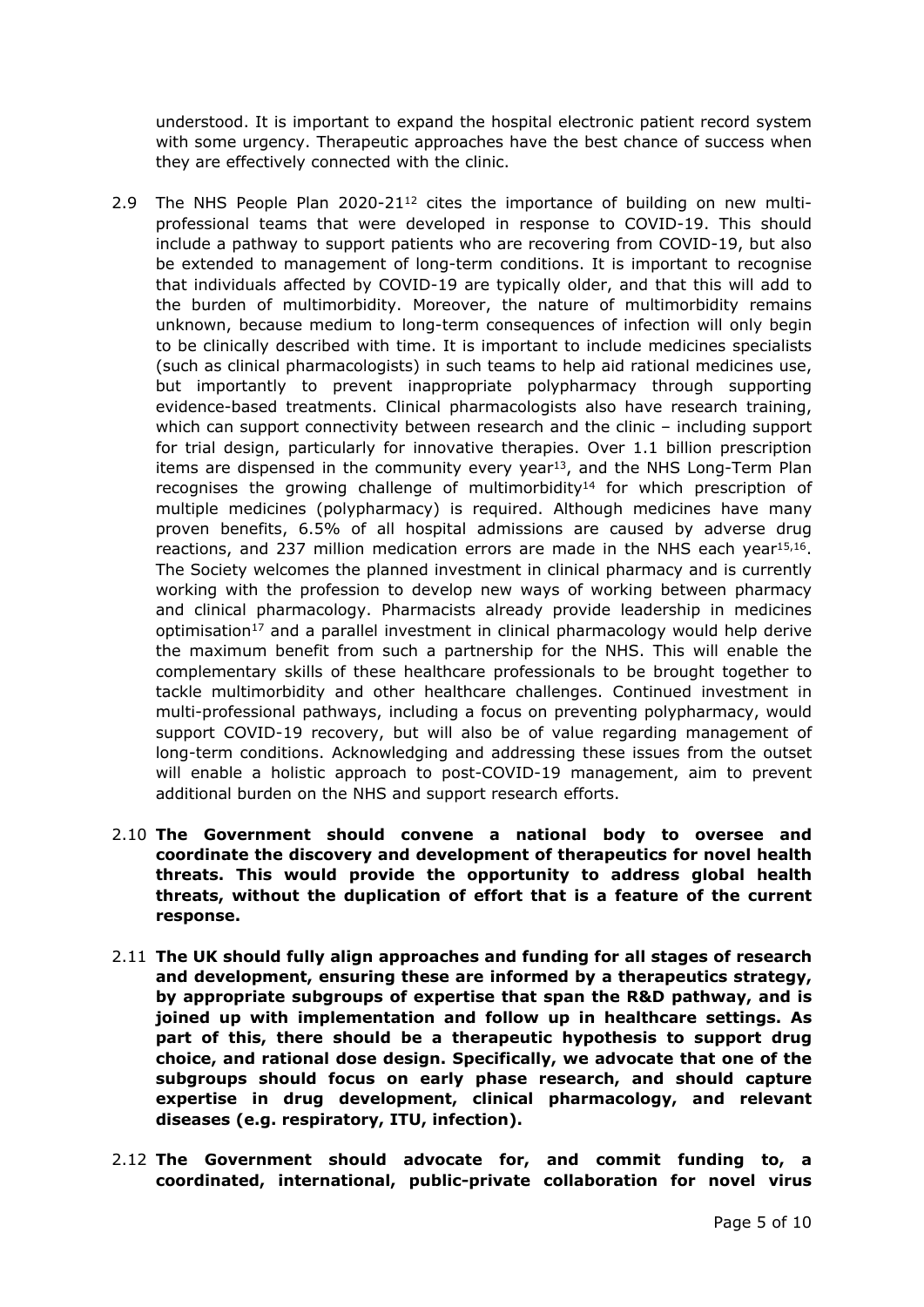**research (including fundamental research, screening potential drug targets at scale and diagnostics) to help identify novel treatments for COVID-19. This will lay the infrastructure that will help the global community be more prepared for future viral pandemics.**

- 2.13 **The NHS should include medicines specialists (such as clinical pharmacologists) in multi-professional teams to aid rational medicines use, to prevent inappropriate polypharmacy and to further inform research efforts (e.g. into the long-term consequences of COVID-19).**
- 2.14 A further lesson learned from the months following the emergence of COVID-19 is that a global health threat requires a global therapeutics strategy. Internationally, there has been a focus on individual drugs rather than a therapeutic approach, leading to multiplication of effort (for example, as of 29 July 2020, there are 213 interventional studies on hydroxychloroquine listed on clinicaltrials.gov), poorly designed and insufficiently powered individual studies. The RECOVERY trial chose not to duplicate efforts – omitting a remdesivir arm because this was being studied in the WHO SOLIDARITY trial - though supply also seems to have influenced this decision. It is critical to get the coordination right because as a pandemic progresses, there are further challenges due to falling patient numbers. Clinical trials must be closely coordinated globally, including a focus on nimble secondgeneration adaptive design rather than traditional large-scale studies. The UK has an excellent clinical research base and is well-placed to support global planning and coordination. The COVID-19 Therapeutics Accelerator<sup>18</sup>, founded by the Gates Foundation, Wellcome and Mastercard is a collaborative effort to research, develop and bring effective treatments to market quickly and accessibly. Future approaches to global coordination include better coordination with less flexibility than in 'peacetime', but this must not stifle innovation. There needs to be more joined-up thinking for example, national governments working with the World Health Organization (WHO), the health subcommittee of the G20 and EU/EMA input. The latter did convene the COVID-19 EMA pandemic Task Force<sup>19</sup> (COVID-ETF) but it took some time to organise – these initiatives need to be rapidly assembled. It will be important to ensure UK expertise in drug discovery and development is wellconnected to global research efforts. The Society has also been concerned about the quality of many rapidly published early studies, and therefore, their ability to generate clinically meaningful data to enable effective translation to clinical practice. This is not just a UK issue, but the UK is well-placed to support good study design due to scientific strengths including clinical pharmacology. To this end, the Society and the Australasian Society of Clinical and Experimental Pharmacologists and Toxicologists (ASCEPT) released a joint statement<sup>20</sup> outlining clinical pharmacology principles intended to give research efforts the best chance of success regarding the identification of safe and effective treatments. Coordinated international promotion of such principles would likely increase their impact. UKRI and NIHR could help direct key UK scientific strengths (such as clinical pharmacology) at a global level, for example through the planning and conduct of clinical studies, systematic reviews of research, the development of international guidelines, and providing advice to international bodies. The UK must reinforce its role as a global player and use its funding and influence to support the development of a global therapeutics strategy.
- 2.15 **The Government should commit UK leadership, expertise and funding to global structures in order to support development of a robust international therapeutics strategy to address global health threats.**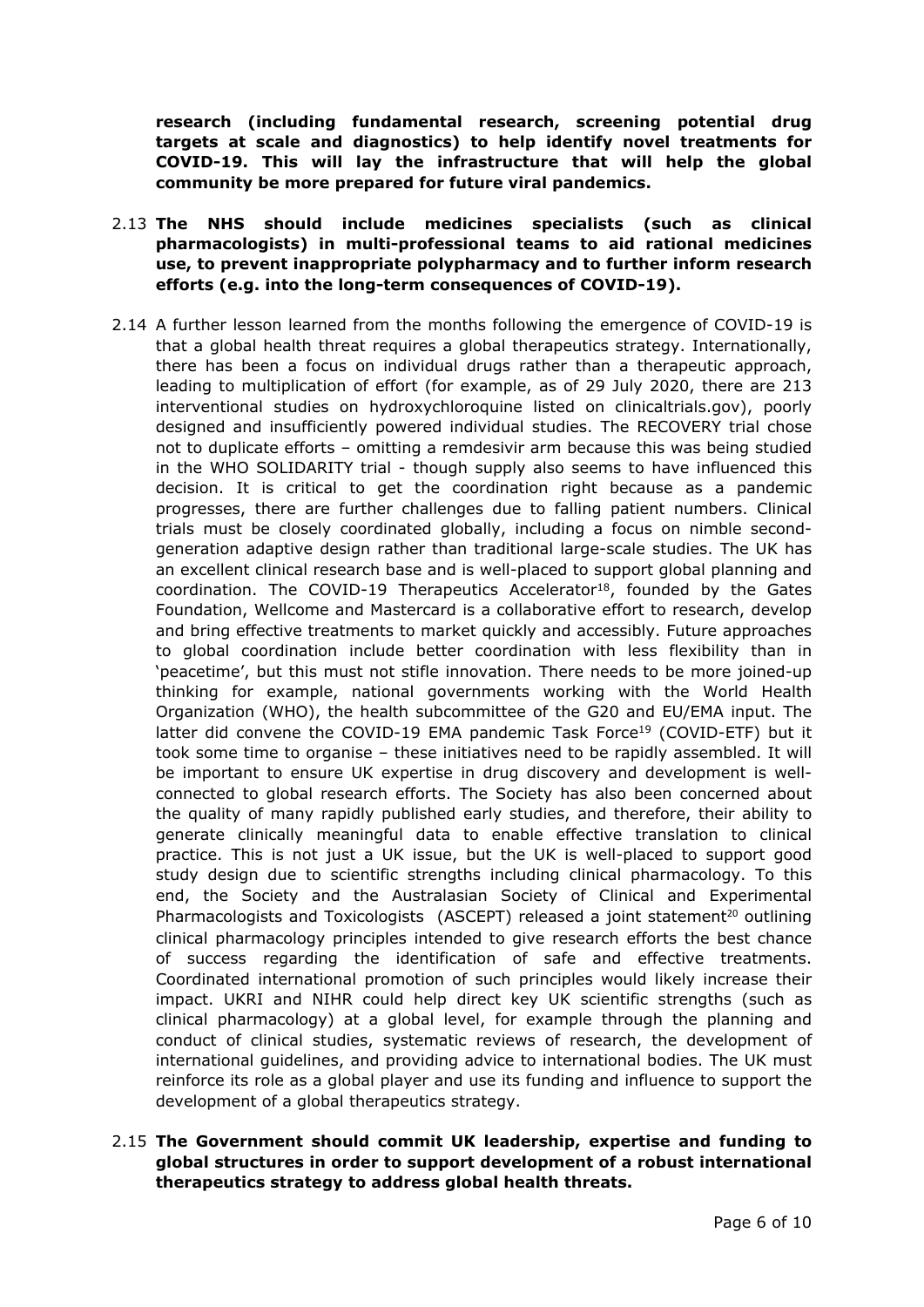**3. The flexibility and agility of institutions, government departments and public bodies, and process to respond appropriately during the crisis including:**

- **The availability and responsiveness of funding; and**
- **The optimal functioning of regulatory and ethical processes;**
- **The availability and influence of scientific advice in all government departments and public bodies – including by departmental Chief Scientific Advisers; and**
- **The extent to which decisions taken drew on that advice**
- 3.1 UK bodies were able to respond rapidly and flexibly in terms of funding, regulation and research: clinical trials approvals were accelerated, funding decisions were made more quickly, and data linkages were created in weeks when it can take years. Some of the new ways of working need to be taken forward in the future for new pandemics but also to 'normal' ways of working and other disease areas. There has been a commitment to removing unnecessary bureaucracy<sup>21</sup>, which we support.

#### 3.2 **The UK response should be reviewed with the intention of capturing and integrating innovations and improvements to process made during this time, for the benefit of patients and to improve the UK's competitiveness.**

- 3.3 The necessary focus on COVID-19 has meant other research, including clinical trials, have been stopped. A considered approach to safely restarting research is needed<sup>22</sup>, as is a continued focus on delivering the Life Sciences Industrial Strategy and the NHS Long-Term Plan. In the case of the RECOVERY trial, there are almost 200 UK hospitals taking part, with an unprecedented level of interest from patients. This is a tremendous opportunity for the UK to build on public awareness of research and to integrate research into patient care. Research-active hospitals deliver better care (e.g. better CQC ratings) and have better patient outcomes (e.g. lower mortality rates), with benefits not limited to those patients who participate in research<sup>23,24,25,26,27</sup>. Part of this opportunity will be realised through ensuring the workforce is 'research ready' (meaning healthcare professionals must be familiar with, and have some exposure to, clinical trial designs, the disciplines and ethics of clinical research and structured data gathering) and 'research active' (meaning that they have the time, training and support to engage with research). The central role played by research in the NHS during COVID-19 has been recognised by the NHS People Plan 2020-21, but it needs to be further supported by national policy. Training must be flexible, and to improve the impact of translational research, trainees in the NHS and scientists must have the opportunity to work in different parts of the sector, such as the pharmaceutical industry. Further, progressing first into human studies (FIH) relies on the Principal Investigators qualified to run trials and expertise in clinical pharmacology – these are major UK skills gaps that needs addressing.
- 3.4 **The NHS People Plan 2020-21 draws on the lessons of COVID-19, highlighting the contribution of NHS people to research and the RECOVERY trial's successes. Future iterations should deepen commitments to enhancing research in the NHS.**

# 3.5 **A joint NHS-Life Sciences Steering Group should be set up to support and encourage connectivity and training across the NHS, academia, biopharmaceutical industry and regulators.**

3.6 Healthcare professionals need more support translating guidelines into clinical research and practice. Protocols, endpoints, and assessments must be kept as simple as possible. Often, but most notably during a pandemic, critical care and ITUs are extremely busy. There have been uncertainties about interactions of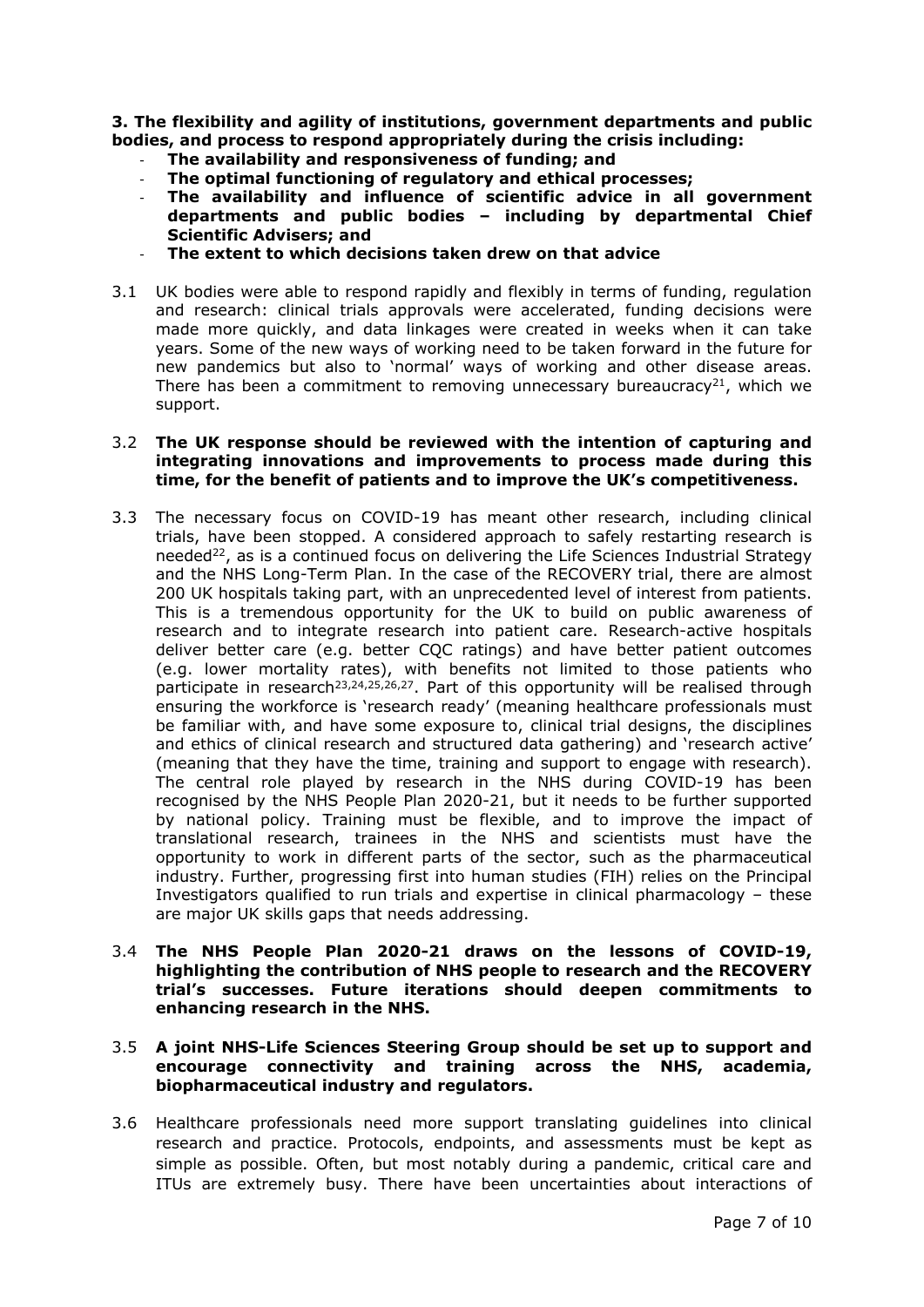COVID-19 with medicines being used for existing long-term conditions, and the best way to navigate guidance on clinical trials. RECOVERY worked at a national level with NHS Digital to allow collection of data via electronic patient records to help clinicians navigate national trial guidance in a way that best serves patients. The speed at which this was done was impressive and should give confidence and momentum to improving data linkages and flow across the NHS. However, there are pressures on national bodies to deliver guidance rapidly and it will be important to ensure that these are effectively resourced, aligned, and accessible.

3.7 The Society is aware of grassroots efforts by healthcare professionals to address uncertainties in the management of COVID-19. The COVID-19 Therapeutics Advice & Support Group (CTAG)<sup>28</sup> was established by specialists in clinical pharmacology, infectious disease, and other specialties with an interest in the therapeutics of COVID-19 working through Drugs and Therapeutics Committees and Area Prescribing Committees. The purpose was to provide frontline advice and support in the management of COVID-19 whilst national guidelines evolve, covering interim support on the appropriate use of investigational medicines for the treatment and prevention of COVID-19. Its work is a good example of grassroots flexibility – however, such energy and expertise must be captured effectively by national bodies if it is able to support the national effort. The Royal College of Physicians has provided a home for CTAG (which has also been endorsed by the Society) in recognition of this. Early trial signals need to be converted into commissioning policies. Whilst there may be collaboration across MHRA, NICE, NHSE and NIHR, what is not in place is a bottom up approach of operationalising decisions, particularly where there may be a degree of uncertainty. Clinical pharmacologists with multi-disciplinary input can help bridge this gap, for example by directing the activity of committees concerned with drugs and therapeutics.

## **6. The mechanisms for communication of scientific evidence internationally, within national governments and with the public:** - **Including the handling of conflicting scientific opinions**

6.1 There has been insatiable media appetite for breaking news on vaccines, clinical trials, therapeutic decision-making and other related issues. At times it has been to the extent that journalists are unable to keep up with the speed with which this abundance of research is being published.

#### **6.2 The UK should use the opportunity of increased awareness of research to enhance interest and engagement in science within formal and informal learning settings to enhance future capacity and capability in scientific research and innovation.**

6.3 The Science Media Centre (SMC)<sup>29</sup>, an independent press office for science providing the national news media with access to a multiplicity of experts, is able to provide balanced comment on the latest breaking scientific research and has played a pivotal role in communication of scientific evidence during COVID-19. The SMC has run briefings with experts who have coordinated important trials e.g. the RECOVERY trial and they have sent third party comments to journalists about new research sometimes including that of preprint publications. Prior to the pandemic, this was not common practice as preprints were not a focus of the general media. Clearly it is important to be open and transparent about research and ensure its findings are available to all as soon as possible. However, it is also important to stress that these preprints were not peer reviewed and therefore need to be assessed critically rather than taken at face value. Consequently, as journalists have been keen to report on these non-peer reviewed studies, balanced comment from experts has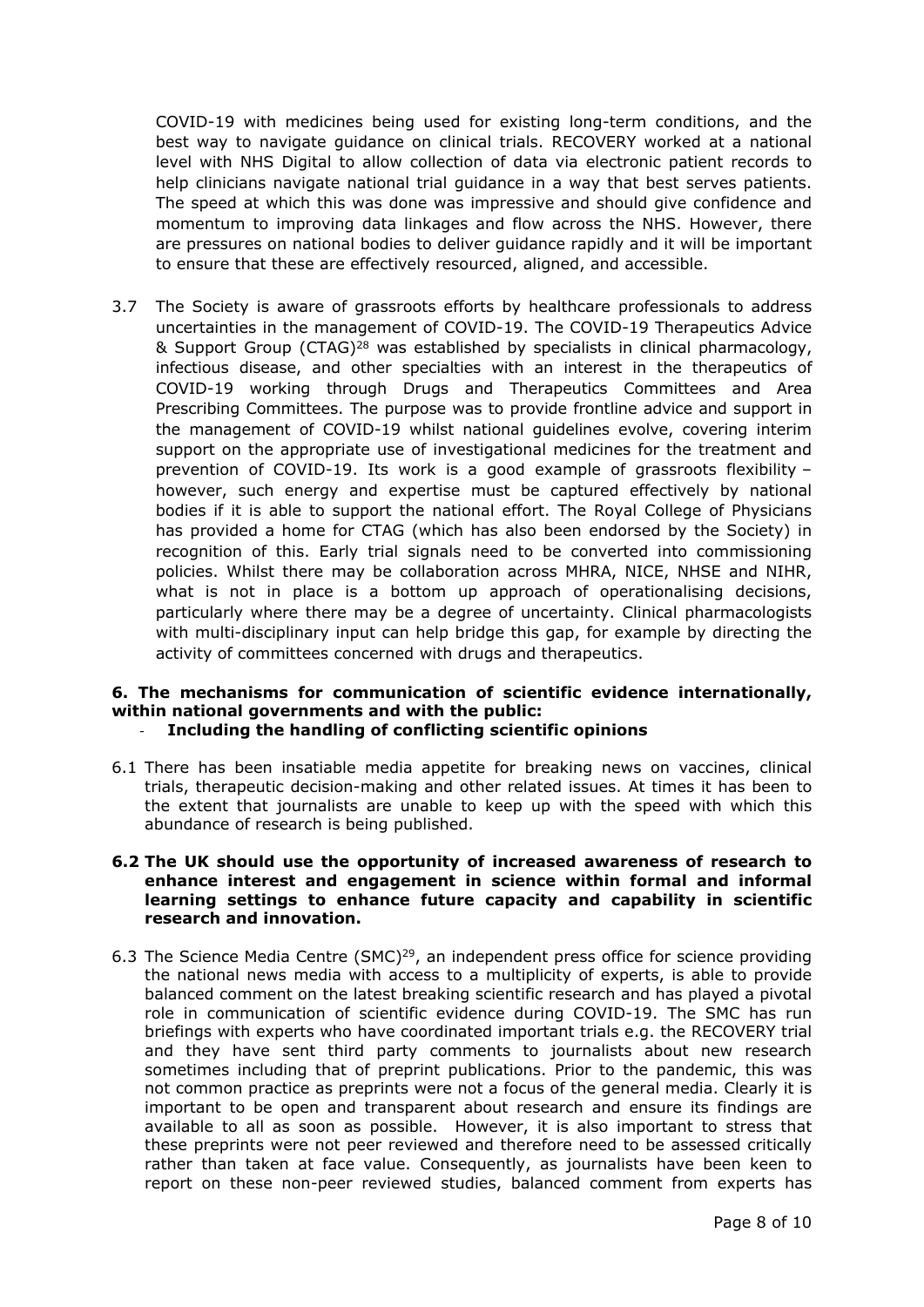been necessary - even if to make the point that a study is inconclusive, and more research is needed. Finally, even the peer reviewed literature base will create conflicting evidence that is not always easy interpret when it comes to informing future research. Communicating emerging research must be done with an appreciation of the inherent uncertainty associated with scientific research.

6.4 Furthermore, decisions about when to publish trial results (i.e. via press release as opposed to preprint with appropriate data disclosed) must be taken carefully to ensure that findings add value and not confusion. Concerns about transparency and risk should be balanced with the need to rapidly disseminate information about a potentially life-saving treatment. Confusion in communication about the outcomes of certain studies meant exposure to political influence (e.g. inclusion of chloroquine/hydroxychloroquine in trials despite questionable evidence base), and there was no centralised communication to give the 'official line' on progress in finding a treatment. It would be helpful to consider running official briefings on the progress of clinical trials for therapeutics and vaccines, running alongside other government briefings. These would outline the therapeutics strategy, update the key findings from trials and their anticipated timelines, give analysis and confidence in interpretation suitable for media and patient consumption.

#### **6.5 A coordinated therapeutics strategy needs an accompanying communications strategy to help patients and publics engage with the 'big picture', particularly regarding the implications of emerging research.**

#### **References**

[announces-positive-results-from-trial-of-SNG001-in-hospitalised-COVID-19-patients.pdf](https://www.synairgen.com/wp-content/uploads/2020/07/200720-Synairgen-announces-positive-results-from-trial-of-SNG001-in-hospitalised-COVID-19-patients.pdf) (last accessed 28 July, 2020).

[https://assets.publishing.service.gov.uk/government/uploads/system/uploads/attachment\\_data/file/61252/the](https://assets.publishing.service.gov.uk/government/uploads/system/uploads/attachment_data/file/61252/the2009influenzapandemic-review.pdf) [2009influenzapandemic-review.pdf](https://assets.publishing.service.gov.uk/government/uploads/system/uploads/attachment_data/file/61252/the2009influenzapandemic-review.pdf) (last accessed 28 July, 2020).

<sup>5</sup> Jefferson T, et al. (2014). Neuraminidase inhibitors for preventing and treating influenza in adults and children*. Cochrane Database of Systematic Reviews* 2014, Issue 4. Art. No.: CD008965. DOI:10.1002/14651858.CD008965.pub4.

<sup>6</sup> UK Government (2020) *COVID-19 treatments could be fast-tracked through new national clinical trial initiative*. Available at: [https://www.gov.uk/government/news/covid-19-treatments-could-be-fast-tracked](https://www.gov.uk/government/news/covid-19-treatments-could-be-fast-tracked-through-new-national-clinical-trial-initiative)[through-new-national-clinical-trial-initiative](https://www.gov.uk/government/news/covid-19-treatments-could-be-fast-tracked-through-new-national-clinical-trial-initiative) (last accessed 28 July, 2020).

<sup>7</sup> Lane, H. and Fauci, A., (2020). Research in the Context of a Pandemic. *New Eng J Med*, DOI: 10.1056/NEJMe2024638.

<sup>9</sup> British Pharmacological Society (2020) *Development of valid animal models will help identify safe and effective treatments for COVID-19*. Available at: [https://www.bps.ac.uk/covid-19/society-news-and](https://www.bps.ac.uk/covid-19/society-news-and-updates/development-of-valid-animal-models-will-help-ident)[updates/development-of-valid-animal-models-will-help-ident](https://www.bps.ac.uk/covid-19/society-news-and-updates/development-of-valid-animal-models-will-help-ident) (last accessed 28 July, 2020).

<sup>1</sup> Normand, S. (2020) *The RECOVERY Platform*. New Eng J Med. doi: 10.1056/nejme2025674.

<sup>2</sup> Synairgen plc. (2020) *Synairgen announces positive results from trial of SNG001 in hospitalised COVID-19 patients*. Available at: [https://www.synairgen.com/wp-content/uploads/2020/07/200720-Synairgen-](https://www.synairgen.com/wp-content/uploads/2020/07/200720-Synairgen-announces-positive-results-from-trial-of-SNG001-in-hospitalised-COVID-19-patients.pdf)

<sup>3</sup> Public Health England (2017) *Exercise Cygnus Report Tier One Command Post Exercise Pandemic Influenza 18 to 20 October 2016*. Available at: [https://www.scribd.com/document/460161101/Cygnus-Redacted-Annex-](https://www.scribd.com/document/460161101/Cygnus-Redacted-Annex-01scribd-Redactedv3#download)[01scribd-Redactedv3#download](https://www.scribd.com/document/460161101/Cygnus-Redacted-Annex-01scribd-Redactedv3#download) (last accessed 28 July, 2020).

<sup>4</sup> Hine, D. (2010) *The 2009 Influenza Pandemic: An independent review of the UK response to the 2009 influenza pandemic.* [online] UK Government. Available at:

<sup>8</sup> Alexander, SPH, Armstrong, JF, Davenport, AP, et al. A rational roadmap for SARS‐CoV‐2/COVID‐19 pharmacotherapeutic research and development: IUPHAR Review 29. *Br J Pharmacol*. 2020; 1– 25. <https://doi.org/10.1111/bph.15094>

<sup>10</sup> Teuwen, L., Geldhof, V., Pasut, A. *et al. COVID-19: the vasculature unleashed*. Nat Rev Immunol **20,** 389– 391 (2020). https://doi.org/10.1038/s41577-020-0343-0

<sup>11</sup> Williamson EJ, Walker AJ, Bhaskaran K, et al. OpenSAFELY: factors associated with COVID-19 death in 17 million patients [published online ahead of print, 2020 Jul 8]. *Nature*. 2020;10.1038/s41586-020-2521-4. doi:10.1038/s41586-020-2521-4

<sup>12</sup> NHS England (2020) *We are the NHS: People Plan 2020/21*. Available at: [https://www.england.nhs.uk/wp](https://www.england.nhs.uk/wp-content/uploads/2020/07/We_Are_The_NHS_Action_For_All_Of_Us.pdf)content/uploads/2020/07/We Are The NHS Action For All Of Us.pdf (last accessed 30 July, 2020). <sup>13</sup> NHS Digital (2017). Prescriptions Dispensed in the Community, Statistics for England – 2006-2016 [PAS]. Available at: <https://digital.nhs.uk/catalogue/PUB30014> (last accessed 9 August, 2019).

<sup>14</sup> Academy of Medical Sciences (2018) *Multimorbidity: a priority for global health research.* Available at: